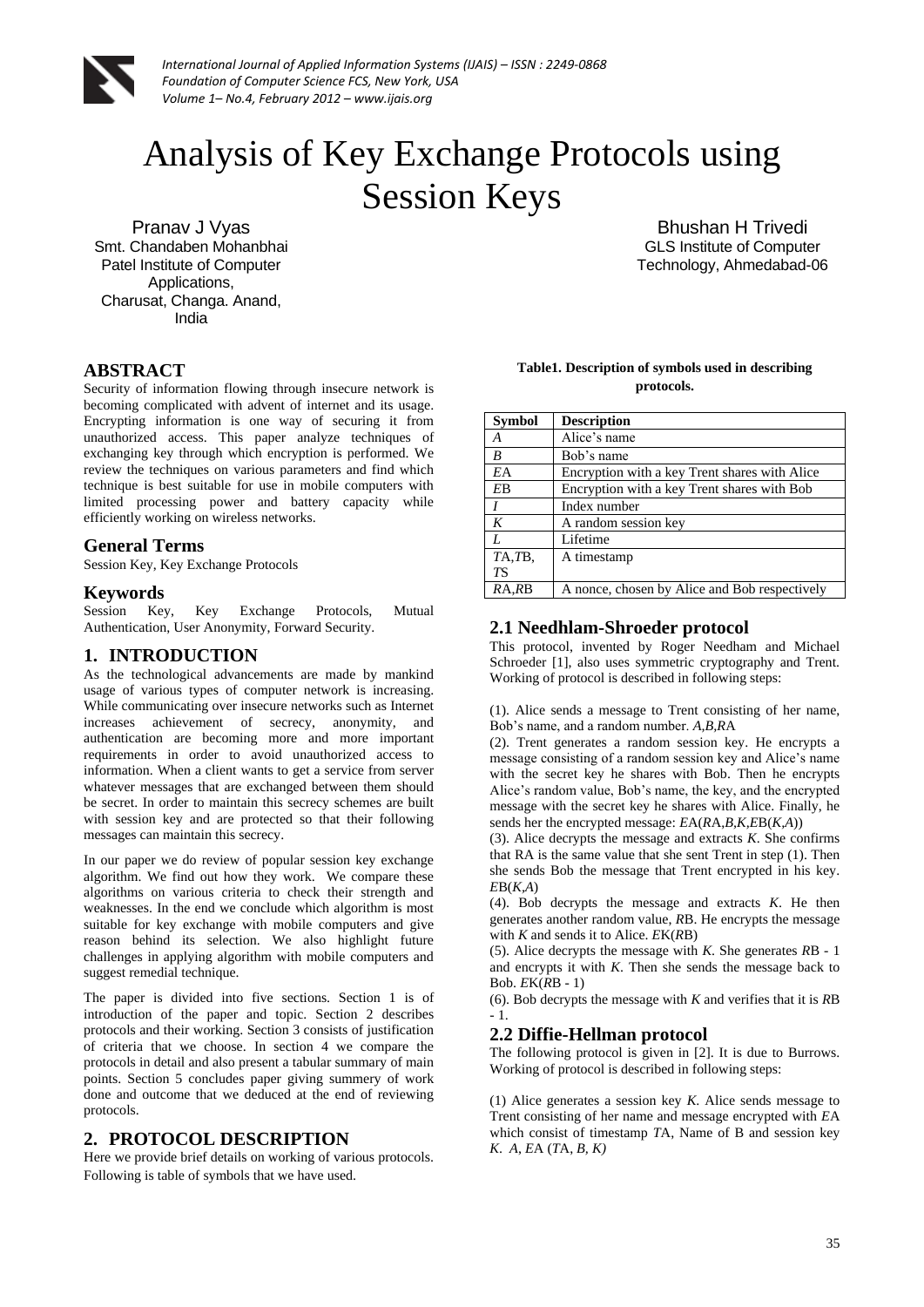

(2) Trent checks *T*A if it finds it valid it forwards *K* to *B*. *B* checks the *T*A in message and compare it with any other message it received from A. *E*B( *T*B, *A, K)*

## **2.3 Oatway-Ress protocol**

This protocol is designed for use on insecure networks. It allows individuals communicating over such a network to prove their identity to each other while also preventing eavesdropping or replay attacks and allowing for the detection of modification. This protocol uses symmetric cryptography [3]. Working of protocol is described in following steps:

(1) Alice generates a message consisting of an index number, her name. Bob's name, and a random number, all encrypted in the key she shares with Trent. She sends this message to Bob along with the index number, her name, and his name: *I,A,B,EA(RA,I,A,B)*

(2) Bob generates a message consisting of a new random number, the index number, Alice's name, and Bob's name, all encrypted in the key he shares with Trent. He sends it to Trent, along with Alice's encrypted message, the index number, her name, and his name: *I,A,B,E*A(*R*A,I,A,B),*E*B(*R*B,I,A,B)

(3) Trent generates a random session key. Then he creates two messages. One is Alice's random number and the session key, encrypted in the key he shares with Alice. The other is Bob's random number and the session key, encrypted in the key he shares with Bob. He sends these two messages, along with the index number, to Bob: *I,E*A(*R*A,*K*),*E*B(*R*B,K)

(4) Bob sends Alice the message encrypted in her key, along with the index number: *I,E*A(*R*A,K)

(5) Alice decrypts the message to recover her key and random number. She then confirms that both have not changed in the protocol.

## **2.4 Yahalom**

In this protocol, both Alice and Bob share a secret key with Trent [2]. Working of protocol is described in following steps:

(1) Alice concatenates her name and a random number, and sends it to Bob. *A,R*A

(2)Bob concatenates Alice's name, Alice's random number, his own random number, and encrypts it with the key he shares with Trent. He sends this to Trent, along with his name. *B,E*B(*A,R*A,RB)

(3)Trent generates two messages. The first consists of Bob's name, a random session key, Alice's random number, and Bob's random number, all encrypted with the key he shares with Alice. The second consists of Alice's name and the random session key, encrypted with the key he shares with Bob. He sends both messages to Alice. *E*A(*B,K,R*A,*R*B)*,E*B(*A,K).*

(4)Alice decrypts the first message, extracts *K*, and confirms that *R*A has the same value as it did in step

(1). Alice sends Bob two messages. The first is the message received from Trent, encrypted with Bob's key. The second is *R*B, encrypted with the session key. *E*B(*A,K*),*E*K(*R*B)

(5)Bob decrypts the message encrypted with his key, extracts *K*, and confirms that *R*B has the same value as it did in step  $(2)$ .

# **3. CRITERIA**

There are many criteria on which key exchange protocols can be compared. In this paper we have compared protocols on following criteria: (1) Vulnerability to attacks (2) Variants available (3) Usage of nonce (4) Mutual Authentication (5) User Anonymity. Following is the reason of choosing particular criteria.

# **3.1. Vulnerability**

Vulnerability is one of the criteria on which session key exchange protocols are evaluated. This criterion helps in determining loop holes which can be exploited by attackers to gain control over communication session by obtaining session key. Usually vulnerability of a protocol is found out by using it in various situations and analyzing its response. Examples of vulnerabilities are reply attacks in Needham-Schroeder [4] [5], impersonation in Otway-Reese [6] [7] [8] [9] [10] etc. Analysis of vulnerability helps protocol designers in determining exact behavior that causes protocol to fail to provide secure communication between two parties. This analysis also gives insights on how to prevent these exploits in future.

## **3.2. Variants**

Once vulnerability is found in protocol and analyzed, protocol designers address this vulnerability by introducing new technique or feature or extra bit of information that prevents attacker from applying known exploits on this protocol and making protocol secure in turn. Variants of Needhlam-Schroeder described by [11] are well known. Yahalom protocol is also a variant described by Paulson [12]. These variants are not proof from vulnerability and needs to be checked as original protocols to discover vulnerability if there are any.

## **3.3. Usage of nonce**

A nonce is an identification of party involved in communication. Nonce can be a number or any random string. When Alice send a nonce encrypting it with public key of Trent and Trent replies with same nonce encrypted inside Alice's private key it confirms to Alice that Trent is actually trusted party and there is no impersonator involved. This is important in establishing identity when two un-trusted parties are about to communicate and want to make sure that they are communicating with each other and there is no impersonator involved. Protocols such as Needhlam-Schroeder, Otway-Reese and Yahalom make use of this technique for mutually authenticating parties involved in communication.

#### **3.4. Mutual Authentication**

Mutual authentication is very important property when communicating on insecure network channels. Network such as Internet where impersonation is easily achieved mutual authentication technique is used to make sure both hosts identify each other before communication can take place. There are many techniques of mutually authenticating such as EAP-IKEv213, pseudonym identity [14], trusted third parties and nonce. Protocols such as Needham-Schroeder and Yahalom provides mutual authentication.

#### **3.5. User Anonymity**

User anonymity refers to be able to communicate without revealing one's identity. Revealing identity on insecure networks such as Internet can be risky as it can be tracked on Internet. Sharing a session key without revealing host's identity is an important property of session key exchange protocols. According to [16] anonymity is said to be achieved when an adversary who are not in possession of secret key cannot learn the identity of signer of signature of secret key. Shoup[Sho99] defines anonymity in the context of the simulation framework for key exchange security, as opposed to the indistinguishability framework of, for example, Canetti-Krawczyk [18], which has now become more commonplace for analyzing key agreement protocols.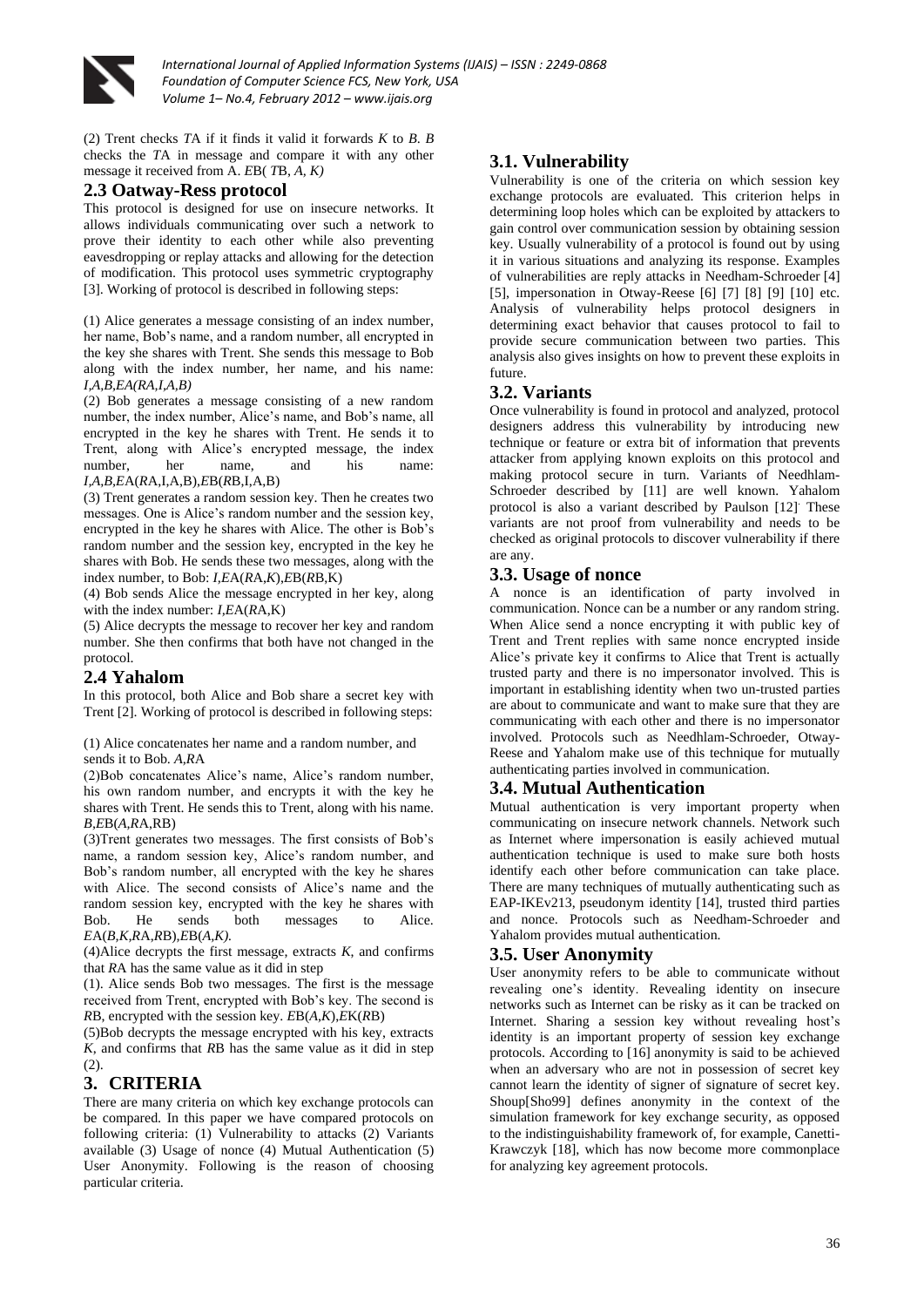

There are two forms of anonymity according to [GOL11]. There are protocols such as [20], [21], [22], [23] which aim to provide identity hiding where identity of one party remains hidden. However identity becomes available by the end of protocol to peer. There are protocols that have been suggested by [24], [25] that overcome this problem.

There are also protocols such as [17], [26], [27], [28], [29], [30] aim to give anonymity where even peer of party does not learn its long term identity. This property is very important for practical applications such as TOR [31].

## **4. POTOCOL COMPARISION**

In this section we compare protocols on the above mentioned criteria. We check if the protocol meets criteria selected or not. We also discuss the reasons behind protocol not being able to meet criteria. We also try to provide solution where it can be improved to meet criteria.

## **4.1. Needham-Schroeder**

This protocol was invented by Roger Needham and Michael Schroeder [1]; it uses symmetric cryptography and trusted third party Trent.

Since this protocol uses trusted third party Trent to exchange keys unless the third party isn't compromised it is very difficult for Mallory to get session key. So this protocol is secure to be used in unsecured network environments. This protocol is vulnerable to reply attacks but variants are proposed that patches this loophole with use of timestamps. Nonce is used in this protocol for mutual authentication and to determine freshness of message.

This protocol provides mutual authentication with usage of random values which involved parties' exchange. In this protocol Alice sends random value *RA* to Trent to which Trent replies by encrypting *RA* inside *EA* which is secret key of Alice which only Trent knows. If the correct *RA* is received by Alice that determines and authenticates ID of Trent to Alice. Bob and Alice can also mutually authenticate each other. Bob sends random value *RB* to Alice encrypting it with *K***.** If Alice replies with correct *RB-1* value Bob can determine that Alice is genuine party. Alice can also authenticate bob when she gets reply of her earlier message *EB (K, A)*.

User anonymity is not supported in this protocol as both Alice and Bob knows identity of each other.

In this protocol's implementation if the encryption algorithm is strong and keys are random then there is little possibility that key will be compromised. If the Mallory gets access to old *K* then he can launch successful attack as demonstrated by [5].If we assume that Mallory somehow gets access to *K*. He can now message to Bob pretending to be Alice by sending message *EB (K, A).* Bob will be led to believe that Alice has initiated new conversation and will send packet *K (RB)* to which Mallory intercepts message and reply with *K (RB-1)*. Now, Mallory can successfully impersonate as Alice.

According to [5] problem can be solved with use of timestamps at proper places while sending packet. Timestamps can be included in *E*A (*R*A, *B, K, T, EB* (*K, A, T*)) where *T* is time on Trent. It can be verified if the message is reply or not by *TI-T < TA+TB.* However, this solution is not suitable for all type of connection e.g. terminals which doesn't maintain local clocks.

There are several variants available of this protocol which addresses problem of freshness of session keys as demonstrated by [32][5][33]. Original implementation of protocol does not use timestamps but subsequent variants uses timestamps to address key freshness issue [32][5].

According to [5] if the timestamps are used in step (2) and (3) of original algorithm then problem of reply attacks can be solved and freshness of key can be maintained. Trent replies back to Alice with message *E*A (*R*A, *B, K, TA, EB* (*K, A*)). After this when Bob receives message *E*B (*K, A, TB*). Now both Alice and Bob can check that their messages are not reply by comparing timestamps *T*.

## **4.2. Diffie-Hellman Protocol**

Diffie-Hellman method of key exchange is one of the first methods of key exchange. It was proposed by Whitfield Diffie and Martin Hellman in 1976. It is an anonymous key agreement protocol and does not use Trent as trusted third party to exchange key. It belongs to public key cryptography family of protocols. In this method Alice and Bob uses a mathematical formula consisting of prime number and base numbers to derive a common key which is used as session key for that communication session.

Diffie-Hellman protocol does not provide mutual authentication as there is no way to guarantee identity of either party during protocol execution. However, there are variations of the protocol that are implemented in various systems which provide mutual authentication [34] [35][36].

DIffie-Hellman protocol provides user anonymity due to its design. Diffie-Hellman protocol is designed with a mathematical model which makes use of discreet logarithm problem. User does not need to provide any identification when discussing secret key agreement.

In Diffie-Hellman algorithm security of session key is dependent on how well Alice and Bob choose G and g. The attacker Mallory has to computer  $g^{ab}$ . Computing  $g^{ab}$  is very difficult provided there is no efficient algorithm to solve discreet logarithm problem.

Diffie-Hellman protocol is vulnerable man in the middle attacks. Station-To-Station protocol is variation of Diffie-Hellman protocol which prevents man in the middle attack[37]. STS protocol let Alice and Bob sign their message for each other. Here, mutual authentication is possible when Bob sends Alice his identification  $E_k(SB(x, y))$  where  $SB(x, y)$ carries authentication code of Bob. Alice can also send her identification to Bob in subsequent message *E*k(*S*A(*x,y*)) where *S*A(*x,y*) carries Alice's Identification.

# **4.3. Ottway - Rees Protocol**

This protocol allows individuals communicating over insecure networks to exchange secure session key. Alice and Bob can achieve mutual authentication in this protocol with help of trusted third party Trent. Random numbers are used as nonce which is checked when a message is received by either Alice or Bob to verify if they are the same or not. If they are same then both trust identity of the other. When Trent replies to Bob with messages *I,E*A(*R*A,*K*), *E*B(*R*B,K) both Alice and Bob can view only message which is encrypted with their respective private keys if they find the same random number *RA* and *RB* respectively they can confirm identity of each other based on their trust relationship with Trent**.**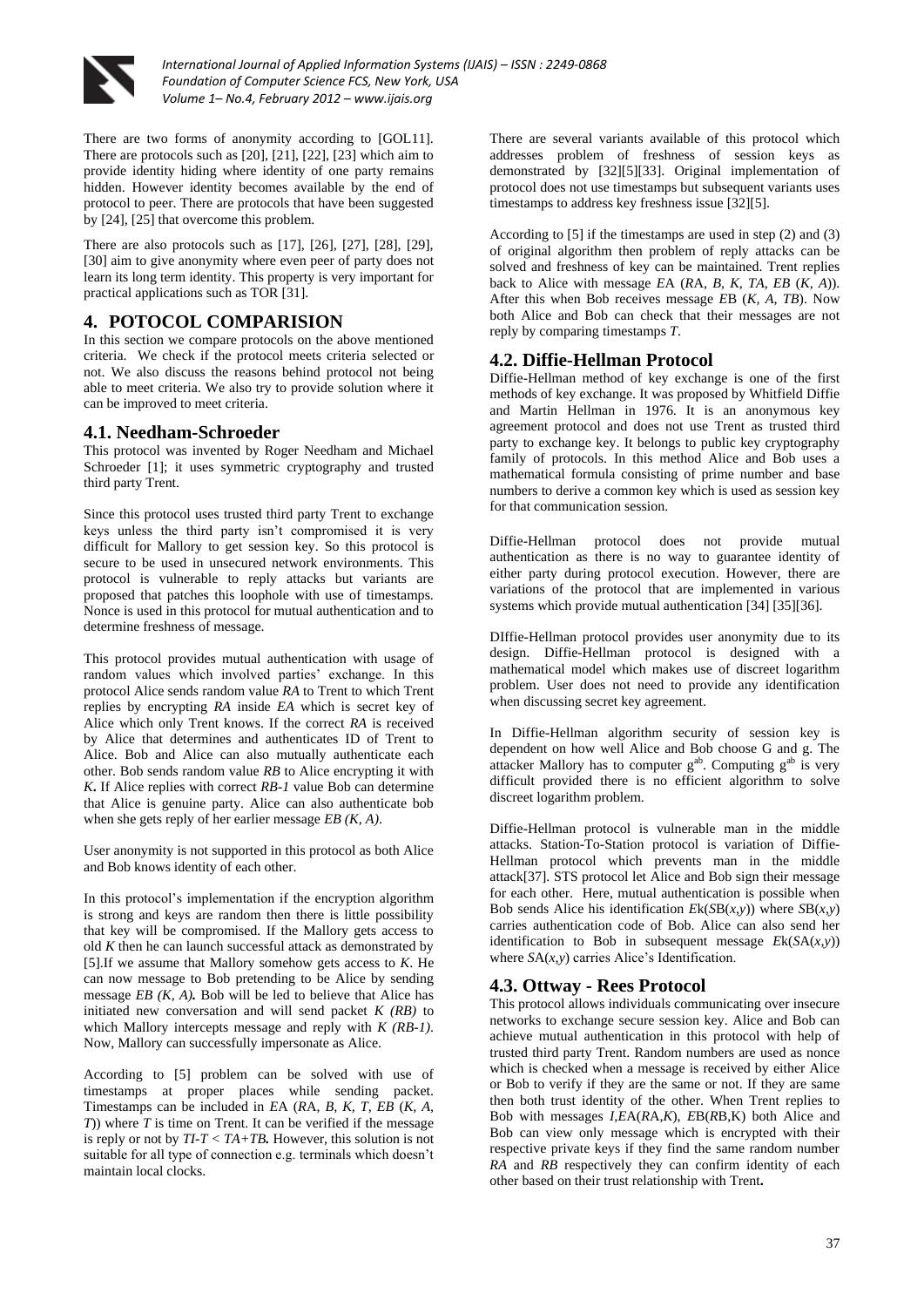

User anonymity is not present in this protocol as mutual authentication requires each party to identify itself before key is exchanged.

According to [6] when Alice wants to establish connection with Bob, Mallory can exploit this situation by impersonating as Bob. Mallory can intercept initial message *E*A (*R*A, *K*) from Alice to Bob and sends this message back to Alice. Alice will treat this message as from Bob with session key information. [7] Shows one more attack which shows responsibility of server. In this paper Boyed and Mao shows that Trent should not only check values of I, A, B in message but also should compare values of in other message and should check them to see if they are matched with values sent in plain text. At the end of the attack Alice will think that she has shared secret key *K* with Bob but its Mallory who is impersonating as Bob with whom Alice shared secret key *K*. Boyed and Mao also points out that if Cipher Block Chaining Algorithm is used to encrypt two former messages then attacker can user One Time Pad algorithm to find out secret key from Bob by impersonating as Alice.

In their paper [9] have found out two attacks one of which is against original version and other is against modified version. The first attack against original version works under assumption that trusted host Trent is not able to tell if the message sent is different or same. In this attack Mallory intercepts the message that Bob sends to Trent. Mallory then sends the same message to Trent impersonating as Bob. According to assumption Trent is not able to differentiate between two messages now Bob and Alice both will have different secret keys Alice will have key *K* and Bob will have key *K`*.

This protocol has a modified version proposed by [38] which counters attacks by [7]. Authors of paper [9] propose attack on this modified protocol. This attack works under assumption that the trusted third party Trent allows multiple parallel connections between Alice and Bob. In this attack Mallory intercepts message that Bob is sending to Trent. Mallory then sends this message twice so that Trent will think that Bob and Alice want to have established two parallel sessions and will give two sets of messages to Bob. These two sets of messages will be again intercepted by Mallory and will be used in construction of message where Alice and Bob will get two different keys.

#### **4.4. Yahalom**

This protocol was developed by Burrows, Abadi, and Needham. This protocol also uses trusted third party Trent to exchange key. Here, Alice can authenticate identity of Bob when she gets reply from Trent which is encrypted by her own secret key and when opened, reply contains her secret no *RA***.** Bob can also authenticate when he receives message *E*B (*A, K*), *EK* (*R*B). Bob can also authenticate identity of Alice since Bob's random number is encrypted by secret key *EK* which is again encrypted with Bobs secret key *EB* which in turn contain name of Alice *A***.** Only Trent and Bob know about this secret key.

This protocol does not support user anonymity as during process of mutual authentication both parties ascertain each other's identity.

According to [12] session key in this protocol is secure since *RB* is kept secret. Other then Bob himself *RB* is only known by Trent and Alice. Only Alice could have formed *EK* (*R*B**)**. This way Alice can associate *K* with fresh random nonce. Bob also learns that A has been active recently. According to Paulson, assumes that *K* is secret and so he goes on to assume that *RB* is also secret is faulty. In step 2 of protocol *RB* is sent to Trent as plain text. Paulson goes on to show that the original version of protocol can be attacked if Mallory can get an old *RB*. If Mallory is successful in his attempt he will easily be able to decrypt *E*B (*A, K*). Then, He will be able to easily extract secret key *K* from message and impersonate as Alice from step 4.

This protocol is different because here Bob first contacts trusted third party Trent. Trent then sends one and only one message to Alice [39].

## **5. CONCLUSION**

In this paper we review key exchange protocols which do not make use of timestamps during communication. We learned that it is possible to maintain freshness key even without using timestamps. We also reviewed protocols for criteria such as mutual authentication, user anonymity and security of session key.

During our review we found out that mutual authentication and user anonymity are two mutually exclusive conditions. It is not possible to achieve both of them in same implementation of a protocol. Mutual authentication is an important on insecure networks such as internet when exchanging information. But then mutual authentication also carries extra information that is used to identify hosts. So, mutual authentication carries some overhead.

User anonymity also has its pits and falls. User anonymity is useful on secure private network where each and every host trust each other. For example, a private network of cell phone service provider. Protocols providing user anonymity do not carry extra information so they are little faster as compared to protocols providing mutual authentication. On one hand where user anonymity protects privacy of users by hiding his/her identity from their peers and on other it carries no guarantee that host is genuine.

Selecting a protocol category that fits best for a mobile computer to exchange key is a trade off. The selection is dependent on the network environment in which the mobile computer will be operated. If the computer is to be operated on in largely insecure public network such as Wi-FI hot spots then it is necessary to have mutual authentication feature in protocol. However if the computer is to be used for communication over internet via mobile service operator it is suggested to make use of protocol that provides user anonymity as the communication between the mobile service provider is between two trusted parties thus removing overhead and making communication faster.

Based on analysis of existing protocols discussed in this paper, we can derive that no one protocol has features required to be operated on mobile computers. We require a protocol that makes use of less power in terms of processing and battery and can combine strength of all protocol combine.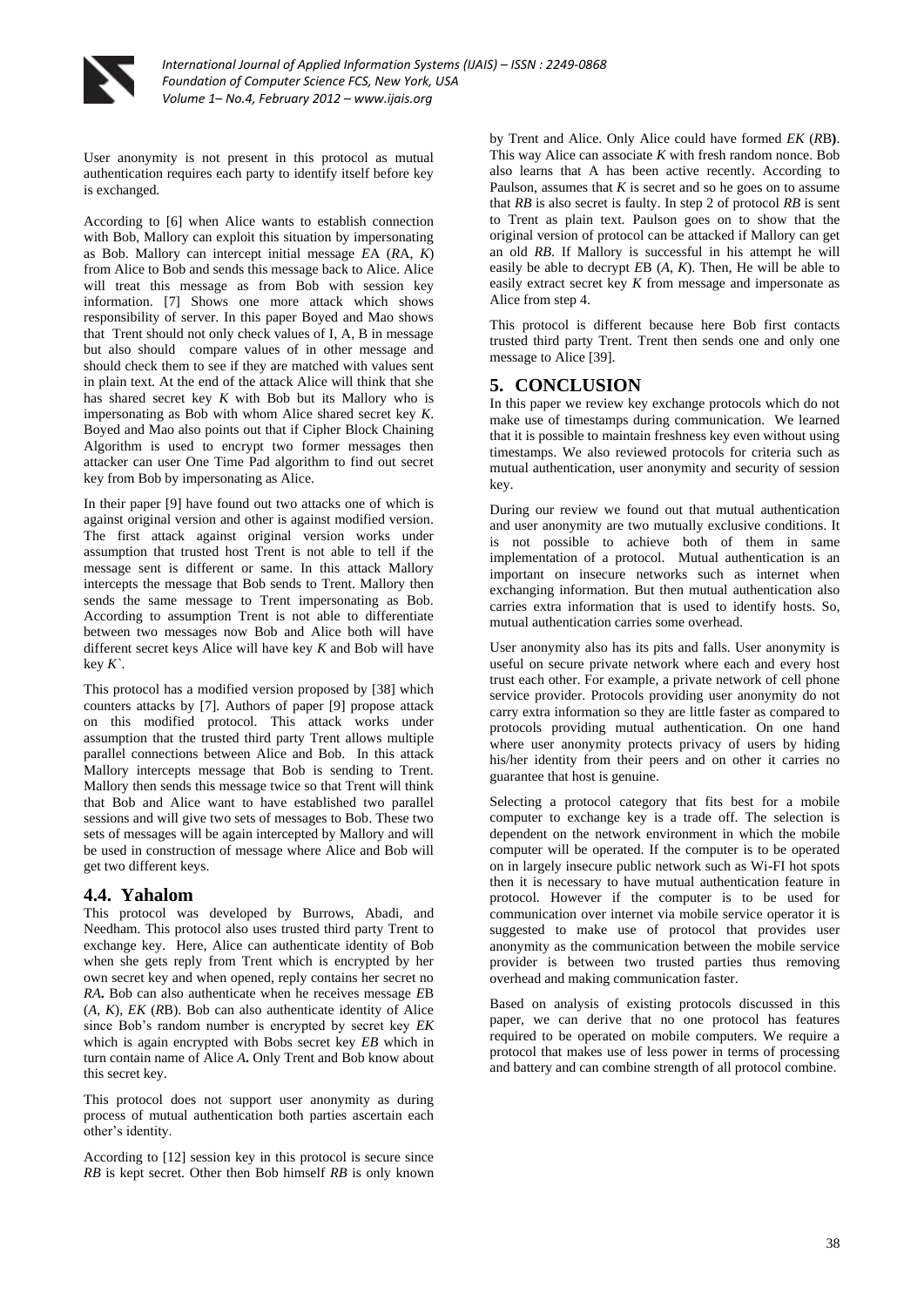

| rabicz, r rotocor comparison |                                                   |                 |              |                                        |                          |  |  |
|------------------------------|---------------------------------------------------|-----------------|--------------|----------------------------------------|--------------------------|--|--|
| Criteria/<br>Protocol        | <b>Vulnerability</b>                              | <b>Variants</b> | <b>Nonce</b> | <b>Mutual</b><br><b>Authentication</b> | <b>User</b><br>Anonymity |  |  |
| Needham-<br><b>Schroeder</b> | Reply Attack                                      | Yes             | Yes          | Yes                                    | No                       |  |  |
| Diffie Hellman               | Keys are vulnerable to a small subgroup<br>attack | Yes             | No           | No                                     | Yes                      |  |  |
| <b>Otway Rees</b>            | Impersonation                                     | Yes             | Yes          | Yes                                    | N <sub>0</sub>           |  |  |
| Yahalom                      | Reply Attack                                      | Yes             | Yes          | Yes                                    | No                       |  |  |

#### **Table2. Protocol Comparison**

## **6. REFERENCES**

- [1] R.M. Needham and M.D. Schroeder, "Using Encryption for Authentication in Large Networks of Computers," Communications of the ACM, v. 21, n. 12, Dec 1978, pp. 993-999.
- [2]Michael Burrows, Martin Abadi, and Roger Needham. A Logic of Authentication. Technical Report 39, Digital Systems Research Center, February 1989.
- [3]D. Otway and O. Rees, "Efficient and Timely Mutual Authentication," Operating Systems Review, v. 21, n. 1, 1987, pp. 8-10.
- [4] Gavin Lowe. An attack on the Needham-Schroeder public key authentication protocol. Information Processing Letters, 56(3):131--136, November 1995.
- [5]D.E. Denning and G.M. Sacco, "Timestamps in Key Distribution Protocols," Communications of the ACM, v. 24, n. 8, Aug 1981, pp. 533-536.
- [6]Ding Yi-Qiang. The formal analysis of cryptographic protocols. Ph.D. Dissertation, Institute of Software, The Chinese Academy of Science. June 1999.
- [7] Colin Boyed, Wenbo Mao. On a Limitation of BAN Logic. Adances in Cryptoology-Eurocrypt'93, Lecture Notes in Computer Science 765, Tor Helleseth(Ed.), pp. 240-247, May 1993.
- [8]Wenbo Mao. An Augmentation of BAN-Like Logics, The Eighth IEEE Computer Security Foundations Workshop (CSFW '95), March 13-15, 1995, Kenmare, County Kerry, Ireland 1995
- [9]Guilin Wang, Sihan Quing, Two new attacks against Otway Rees Protocol IFIP/SEC2000, Information Security.
- 16th World Computer Congress 2000, August 21-25, Beijing, China. Beijing: International Academic Publishers, 2000. 137-139
- [10]John Clark and Jeremy Jacob. A survey of authentication protocol literature : Version 1.0., November 1997.
- [11]Gavin Lowe. A family of attacks upon authentication protocols. Technical Report 1997/5., Department of Mathematics and Computer Science, University of Leicester, 1997.
- [12]Lawrence C. Paulson. Relations between secrets: Two formal analyses of the yahalom protocol. Computer Security, 2001.
- [13] The Extensible Authentication Protocol-Internet Key Exchange Protocol version 2 (EAP-IKEv2) Method.
- [14]Yixin Jiang, Chuang Lin, Xuemin (Sherman) Shen, Mutual Authentication and Key Exchange Protocols for Roaming Services in Wireless Mobile Networks, IEEE transactions on wireless communication vol.5 No. 9.
- [15]Markus Jakobsson and David Pointcheval Mutual Authentication for Low-Power Mobile Devices Syverson (Ed.): FC 2001, LNCS 2339, pp. 178–195, 2002.(Springer-Verlag Berlin Heidelberg) 2002
- [16]Jesse walker, Jiangtao Li, Key Exchange with Anonymous Authentication using DAA-SIGMA Protocol In IACR eprint archive, 2010
- [17]Victor Shoup, On Formal Model for Secure key exchange, IBM Research Report RZ3120, 1999
- [18]Ran Canetti, Hugo Krawczyk, Analysi fo Key-Exchange Protocols and their use for building secure channels, Advances in Cryptology- EUROCRYPT'01, Vol2045 LNCS, PP. 453-474. Springer 2001
- [19]Ian Goldberg, Douglas Stebila, and Berkant Ustaoglu, Anonymity and one-way authentication in key exchange protocols Technical Report CACR 2010-11, University of Waterloo Centre for Applied Crypto- graphic Research, 2011
- [20]William Aiello, Steven M. Bellovin, Matt Blaze, Ran Canetti, John Ioannidis, Angelos D. Keromytis, and Omer Reingold. Just Fast Keying: Key agreement in a hostile et. ACM Transactions on Information and System Security, 7(2):1 May 2004.
- [21] Zhaohui Cheng, Liqun Chen, Richard Comley, and Qiang Tang. Identity-based key agreement with unilateral identity privacy using pairings. Proc. Information Security Practice and Experience (IS- PEC) 2006, LNCS, volume 3903, pp. 202,213. Springer, 2006.
- [22]Hung-Yu Chien. ID-based key agreement with anonymity for ad hoc networks. In Tei-Wei Huo, Edwin Sha, Minyi Guo, Laurence Yang, and Zili Shao, editors, Proc. Embedded and Ubiquitous Computing (EUC) 2007, LNCS, volume 4808, pp. 333,345. Springer, 2007.
- [23]Hugo Krawczyk. SIGMA: The `SIGn-and-MAc' approach to authenticated Diffie-Hellman and its use in the IKE protocols. Advances in Cryptology CRYPTO 2003, LNCS, volume 2729, pp. 400,425. Springer, 2003.